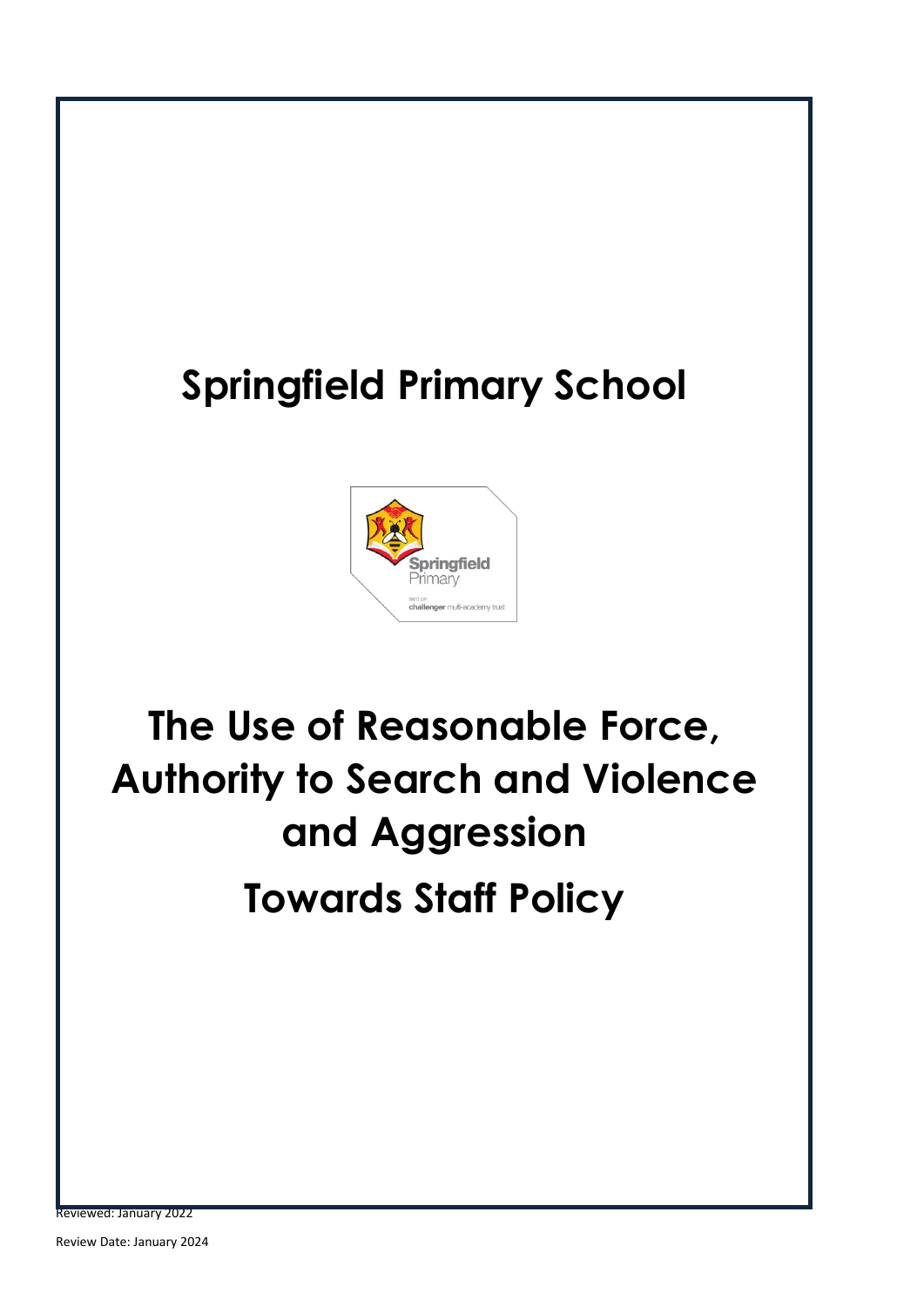# **CONTENTS**

Section One: The use of reasonable force

Section Two: Authority to search

Section Three: Violence and aggression to staff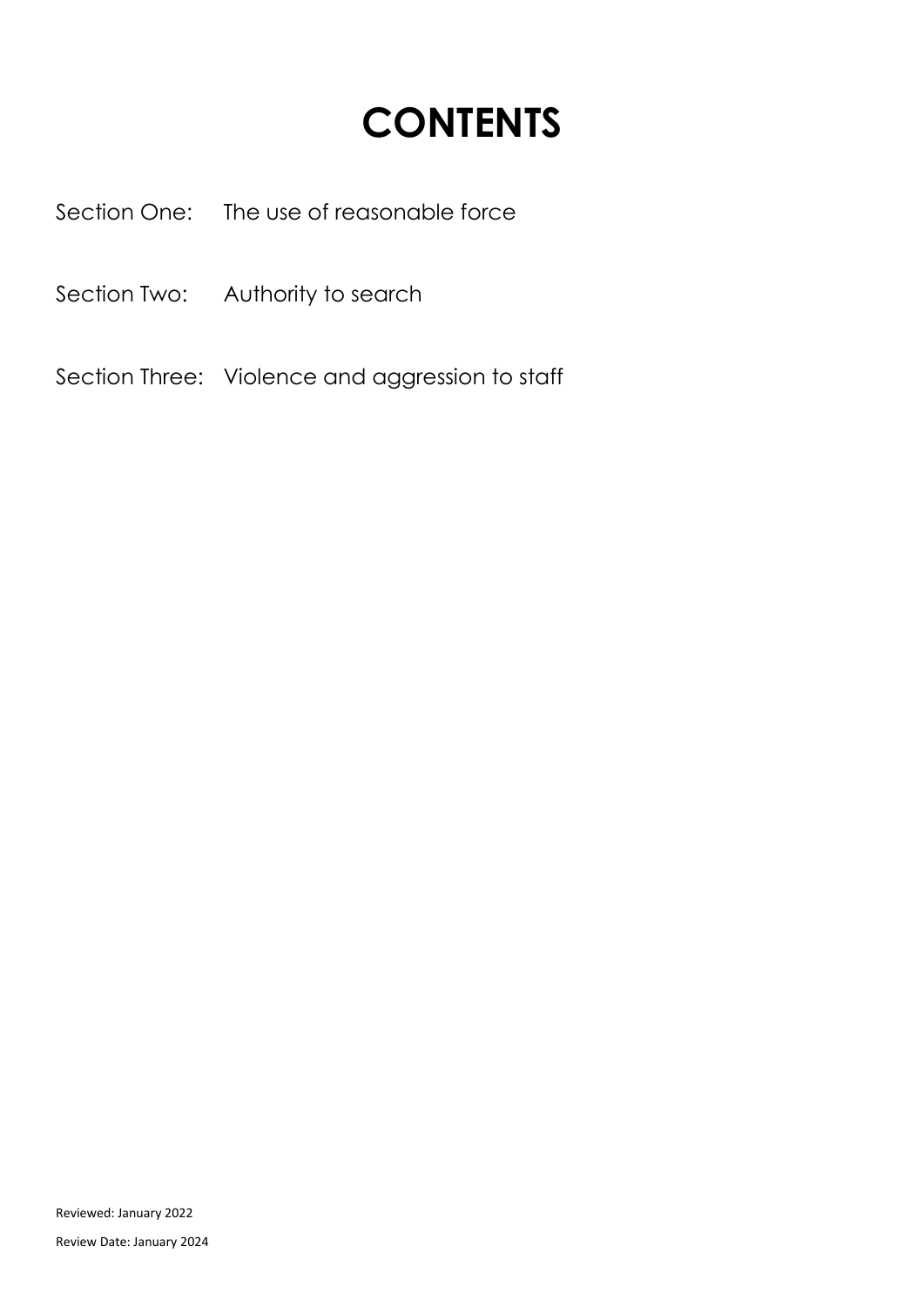# **SECTION ONE**

# **The use of reasonable force**

### **1. The Use of Reasonable Force**

This policy is drawn from advice issued pursuant to the Use of Reasonable Force guidance from the Department for Education (2013).

The use of reasonable force upon any pupil by a member of staff is a serious matter and should only be considered as a last resort. However, the law is clear and the Governors have a responsibility to all concerned, to support any member of staff who, as a last resort, uses reasonable force in accordance with the law, and with this policy.

#### **2. Physical contact with pupils**

There are occasions when physical contact with a pupil may be proper or necessary. Some physical contact may be necessary to demonstrate exercises or techniques during PE lessons, sports coaching, or DT, or if a member of staff has to give first aid. Younger pupils or those with SEN may need staff to provide physical prompts or help. Touching may also be appropriate where a pupil is being congratulated or praised, or where the pupil is in distress and needs comforting.

Teachers should use their own professional judgment when they feel a pupil needs this kind of support, but take care that such contact cannot be misinterpreted. As a general principle staff must not make gratuitous physical contact with pupils. It is particularly unwise to attribute touching to their teaching style or as a way of relating to pupils.

Any form of physical punishment of pupils is an unlawful assault as is any form of physical response to misbehaviour unless it is by way of restraint. It is particularly important that staff understand this both to protect their own position and the overall reputation of the school.

# **3. What the Law means**

S93 of the Education and Inspections Act 2006 enables school staff to use such force as is reasonable in the circumstances to:

- remove disruptive children from the classroom where they have refused to follow an instruction to do so.
- prevent a pupil behaving in a way that disrupts a school event or a school trip or visit.
- prevent a pupil leaving the classroom when allowing the pupil to leave would risk their safety or lead to behaviour that disrupts the behaviour of others.
- prevent a pupil from attacking a member of staff or another pupil, or to stop a fight in the Playground.
- restrain a pupil at risk of harming themselves through physical outbursts.

# **4. Who may use force?**

The staff to which this lawful power is granted are defined in the Act. They are:

- a) any teacher who works at Springfield Primary School,
- b) any other person expressly authorised by the Headteacher to have control or charge of pupils including support staff such as Pastoral Managers, Key Workers, Teaching Assistants, HLTA's. The Headteacher may also give temporary authorisation to those who have received the necessary training.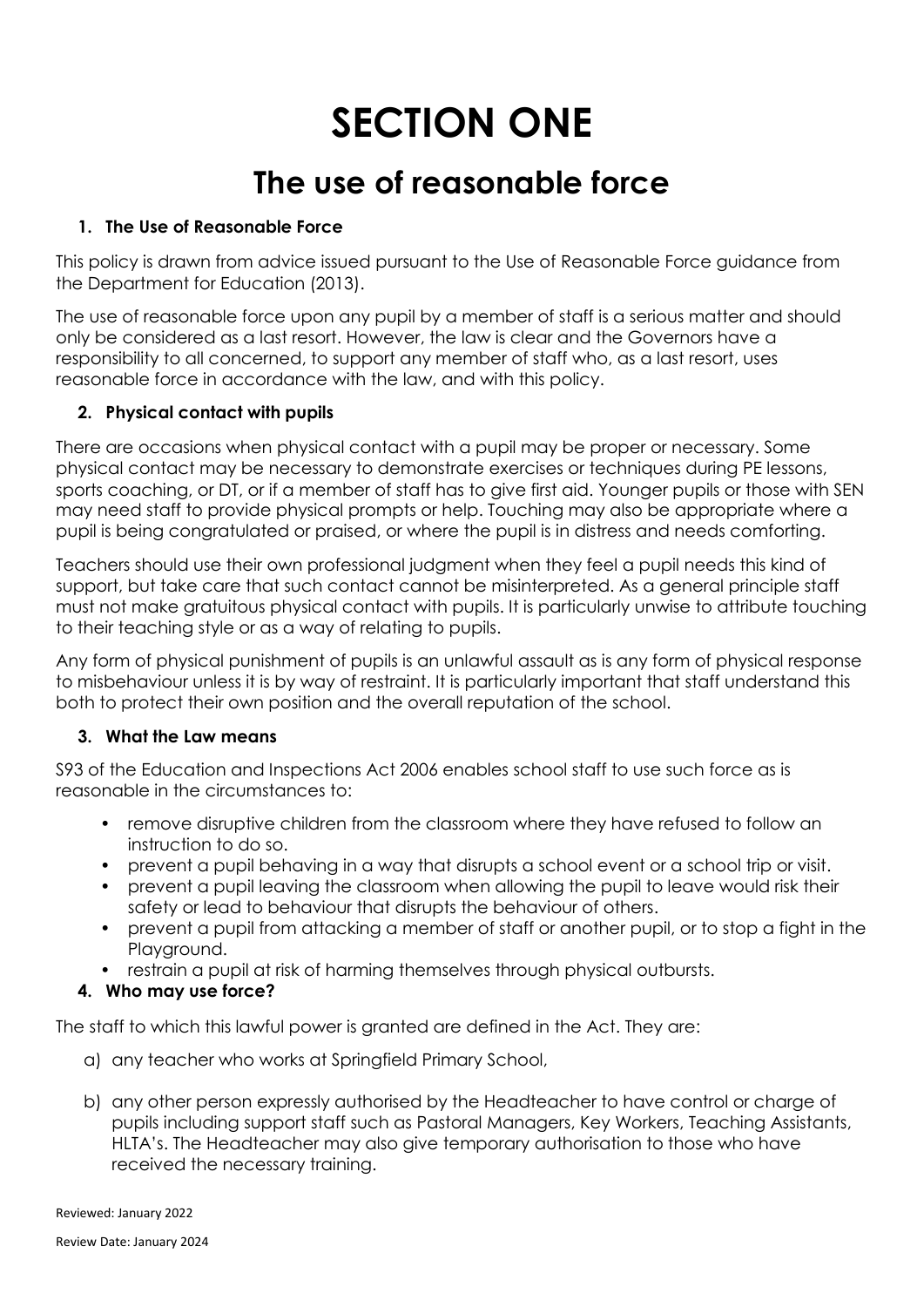The power may be used where the pupil is on school premises or elsewhere in the lawful control or charge of a staff member – for example on a school visit. This may also be used with a pupil from another school if they are on our premises.

There is no definition of what reasonable force is but precedent shows there are two principle considerations. They are:

- the use of force can only be reasonable if the circumstances of the particular incident warrant it.
- the degree of force used must be in proportion to the circumstances of the incident and the seriousness of the behaviour or consequence the force is used to prevent. Any force shall only be the minimum required to achieve that objective.

In other words, each use of force must be justified in the specific circumstances, and the use of any force will be the minimum to overcome the behaviour or prevent the consequence of the behaviour.

Staff are reminded that the use of any force upon a pupil may need to be justified at some time after the incident, potentially before an internal enquiry or even ultimately at a Court of Law. Whilst it is not intended that this should be a deterrent from using force where it is appropriate, it will always lie with the individual to justify.

#### **5. Deciding whether to use force**

As a general rule staff should only use force when:

- the potential consequences of not intervening are sufficiently serious to justify it,
- the chance of achieving the desired outcome by other non-physical means are low; and
- the risk associated with not using force outweighs the risk of using it.

#### **6. Using Force**

Before using force, staff should ask the pupil to stop misbehaving. Care should be taken to avoid giving the impression that the member of staff is angry or frustrated, or are acting to punish the child. It should be made clear with calm language that as soon as the need for force ceases, it will stop.

Appropriate use of force will range from physical passive presence in between pupils, to blocking a pupil's path, ushering them by placing a hand in the centre of the back, leading them by the hand or arm, to in more extreme circumstances using appropriate restraining holds may be needed but staff doing this should have received specific training and expertise.

Whilst it is highly desirable that staff should avoid acting in any way which might reasonably be expected to cause an injury, in truly exceptional circumstances it is recognised that it may not always be possible to avoid. Any such injury caused will be properly investigated by the school and will require justification.

Reasonable adjustments should be considered for disabled children and children with special educational needs (SEN) when using reasonable force.

#### **7. Planning for Incidents**

Where there is an awareness that a pupil is likely to behave in a way which may require physical control or restraint, the school will plan how to respond if the situation arises. Particular attention will be given to individuals' needs which arise from statements of SEN or Disability.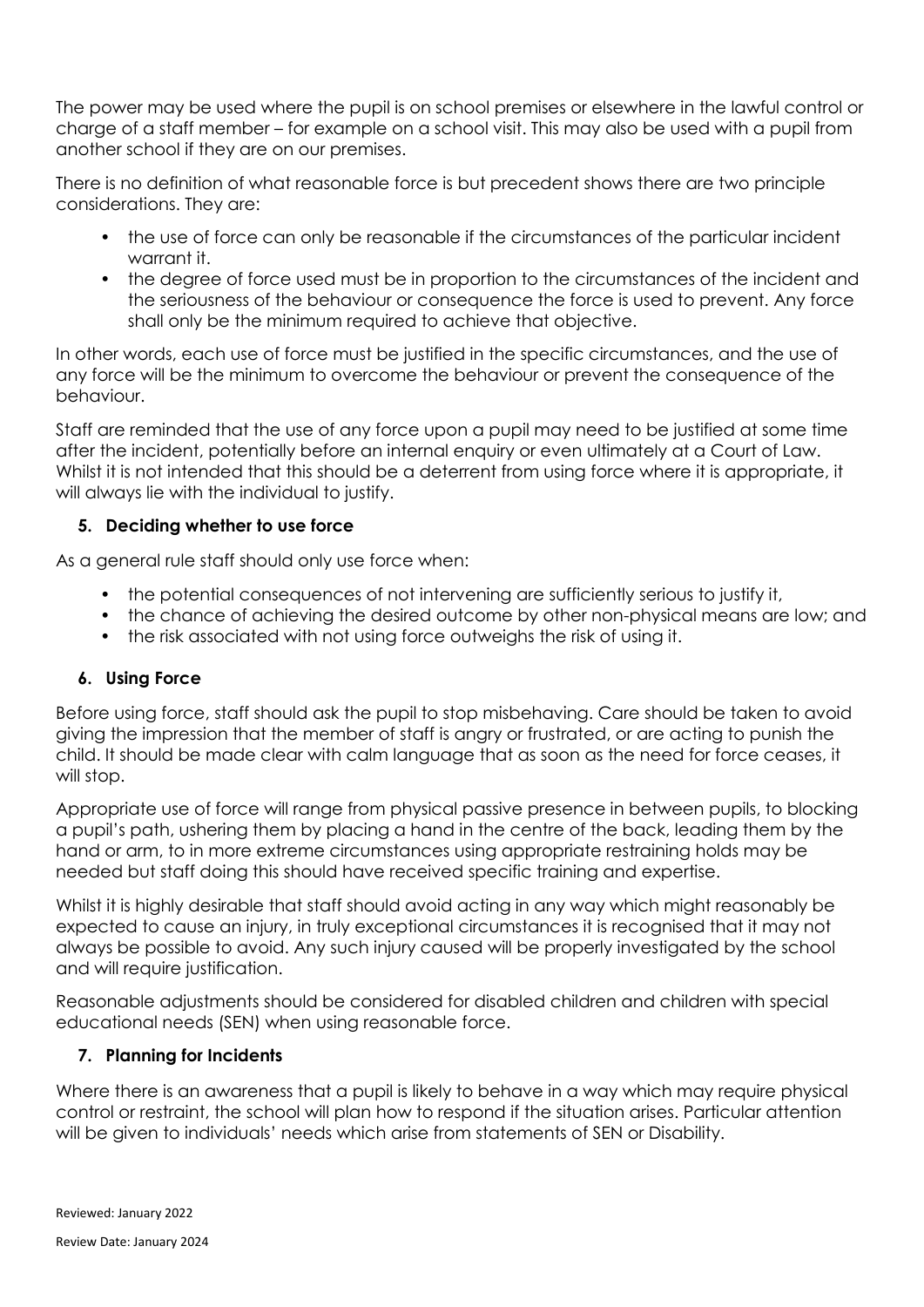# **8. Training for Staff**

Physical restraint is an available option, only to be used when other means of dealing with the situation have failed. Identified staff will be provided with training in appropriate forms of restraint and should be used where possible if restraint of a child is needed.

All Staff should also have appropriate training in other skills as an alternative to restraint as part of staff training.

### **9. Recording of incidents involving restrictive physical intervention**

When an incident occurs where a member of staff uses any form of restrictive physical intervention to prevent a pupil from causing injury to self or others or causing harm or damage to property, this should be recorded on CPOM's and/or Smartlog.

This is available for inspection by relevant Local Authority officers or others with a relevant inspection role.

The purpose of recording is to ensure that policy guidelines are followed, to inform parents, to inform future planning as part of school improvement processes, to prevent misunderstanding or misinterpretation of the incident and to provide a record for any future enquiry. Staff may find it helpful to seek advice from a senior colleague or a representative of their staff association when compiling the report.

Differing accounts may sometimes be given of the same incident; however, all should be recorded and stored.

Incidents involving the use of force may cause parents of the pupil in question great concern. It is school policy to inform parents of such an incident involving their child and to give them the opportunity to discuss it. Parents should be told when and where the incident took place, which members of staff were directly involved (anonymised where necessary), why they decided that force had to be used, what force was used, whether there were any injuries and what follow-up action (support and/or disciplinary) was being taken in relation to their child. The Headteacher or member of staff to whom the incident is reported will consider whether that shall be done straight away or at the end of the school day, and whether the pupil's parents should be told orally or in writing.

#### **10. Post-incident support**

If there are injuries, medical help should be sought straight away. It is also important to ensure that staff and pupils are given emotional support. A debrief should take place with the staff and the pupil involved as soon as is practical after the incident and the details of this debrief recorded.

If injuries occur then, as soon as possible after the incident, parents should be informed. This will be followed up in writing confirming the details. At the time of writing, parents should be provided with a copy of this policy.

For parents of pupils whose behaviour is associated with SEN and/or disabilities, a meeting should be arranged to agree a Support Plan. (See also, planning for incidents above).

When assessing the incident, consideration will be given to involving multi-agency partners. This could include Local Authority Children's Services, Child and Adolescent Mental Health Services or the Youth Offending Team.

Where a pupil is responsible for injury to another, as well as holding him/her to account and issuing appropriate sanction, the pupil will be given the opportunity to repair the relationships with staff and pupils affected by the incident and/or to develop their social and emotional skills. The pupil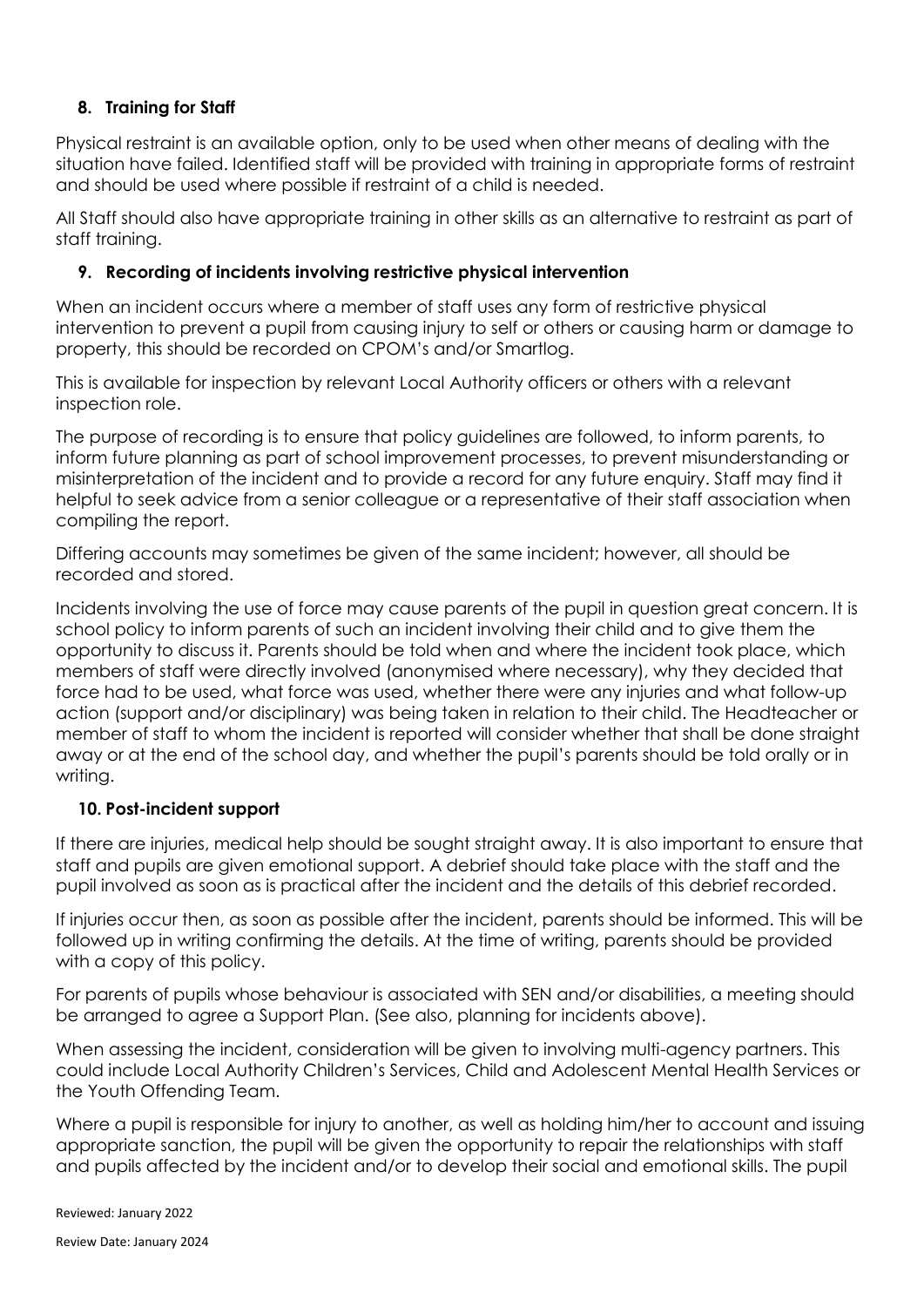and staff will be offered help to develop strategies for avoiding such crisis points in future and given continuing support, if necessary, in respect of:

- physical consequences
- support to deal with emotional stress or loss of confidence
- opportunity to analyse, reflect and learn from the incident

#### **11. Complaints and allegations**

If a specific allegation of abuse is made against a member of staff then the school will follow the guidance set out in dealing with allegations of abuse against teachers and other staff – guidance for local authorities, headteachers, school staff and governing bodies. Other complaints will be dealt with under the school's Complaints Procedure which is set out on the school's website.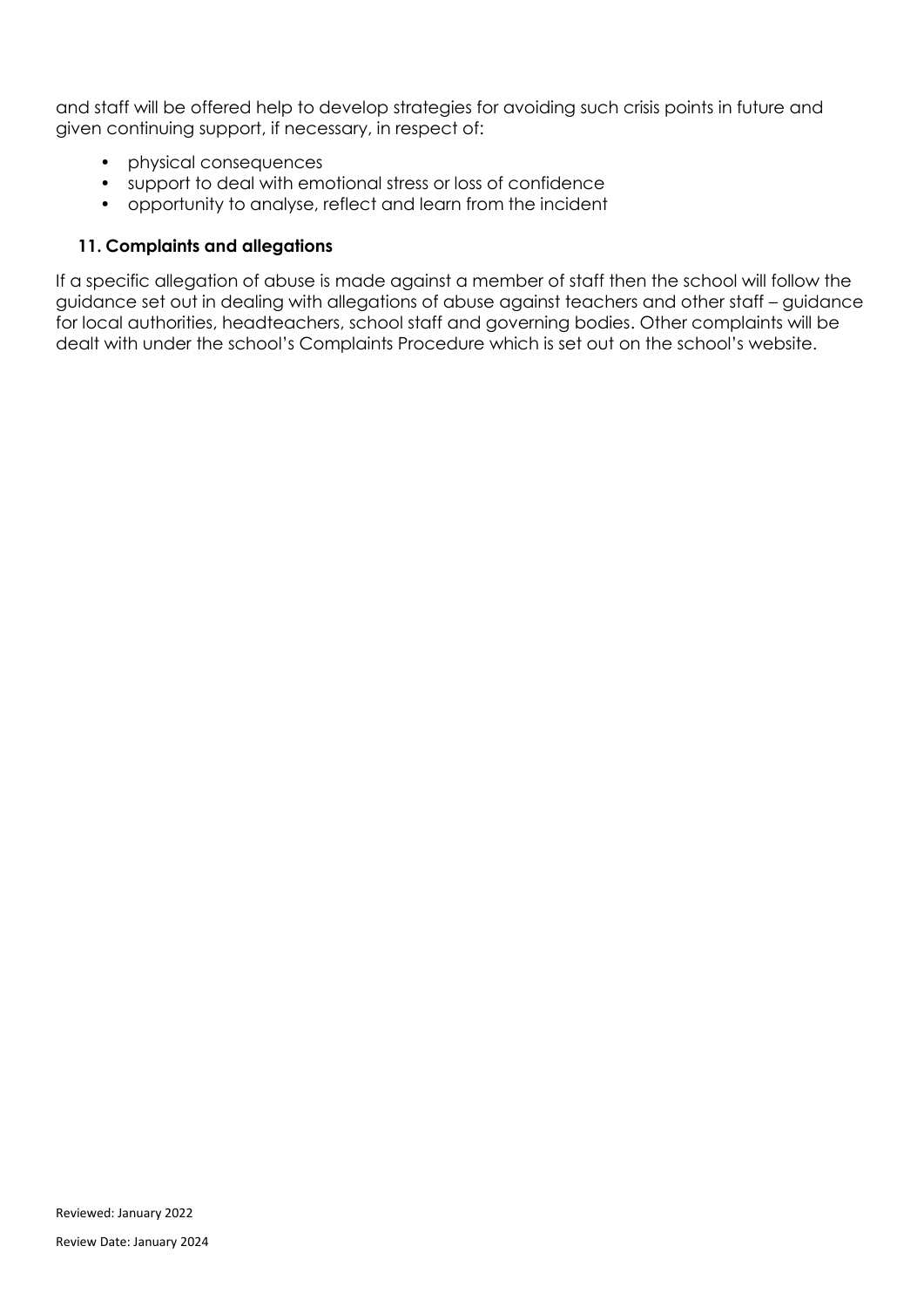# **SECTION TWO**

# **Authority to Search**

**12.** Guidance published in 2018 (Searching, Screening and confiscation: advice for schools, 2018), allows staff, within a range of safeguards, to search pupils with and without consent. **What the law means**

**S91** of the education and Inspections Act 2006, enables school staff to confiscate, retain or dispose of a pupil's property as a disciplinary penalty where reasonable to do so.

#### **13. Schools obligations under the European Convention on Human Rights (ECHR):**

- Under article 8 of the European Convention of Human Rights pupils have a right to respect for their private life. In the context of these particular powers, this means that pupils have the right to expect a reasonable level of personal privacy.
- The right under Article 8 is not absolute, it can be interfered with but any interference with this right by a school (or any public body) must be justified and proportionate.
- The powers to search in the education Act 1996 are compatible with Article 8. A school exercising those powers lawfully should have no difficulty in demonstrating that it has also acted in accordance with Article 8.

There is no legal requirement to make or keep a record of a search although this is recommended good practice. Any member at Springfield Primary School staff who has conducted a search must record this on CPOMs and parents must be contacted.

The school can seize any prohibited item found as a result of a search. They can also seize and item, however found, which they consider harmful or detrimental to school discipline.

If a pupil is suspected of being in possession of something they should not have in school (the complete list of items that will be confiscated can be found in the Positive Behaviour Policy) then the pupil should be asked to hand it over. If the pupil should refuse, the matter should be reported to the Pastoral or Learning Manager or someone from the Leadership Team. They may then obtain the pupil/student's consent and conduct a 'with consent' search of the pupil/student's outer clothing (clothing that is not worn next to the skin e.g. coat) and possessions over which the pupil/student has control such as their bag.

A without consent search can be conducted if pupils/students are thought to be in possession of knives or weapons, alcohol, illegal drugs, stolen items, tobacco and smoking related paraphernalia, fireworks, pornographic images and any article that has been or is likely to be used to commit an offence, cause personal injury or damage to property. At Springfield Primary School the policy is to conduct without consent searches as a last resort.

If a search is conducted (either with or without consent) the member of staff involved must be the same sex as the pupil and another member of staff should act as a witness. However, a search can be carried out by a member of staff who is of the opposite sex to the pupil and without a witness where the staff member reasonably believes that there is a risk of serious harm to a person if such a search is not carried out immediately and it is not reasonably practicable to call another member of staff. In such cases, staff should take into account the increased expectation of privacy for older pupils. Every effort should be made to persuade the pupil to hand over the item voluntarily. If a pupil decides to leave at any point, then he/she should not be prevented from doing so. Physical restraint should not be attempted in circumstances such as these, as it may amount to an unlawful detention. If appropriate, this will be reported to the Police.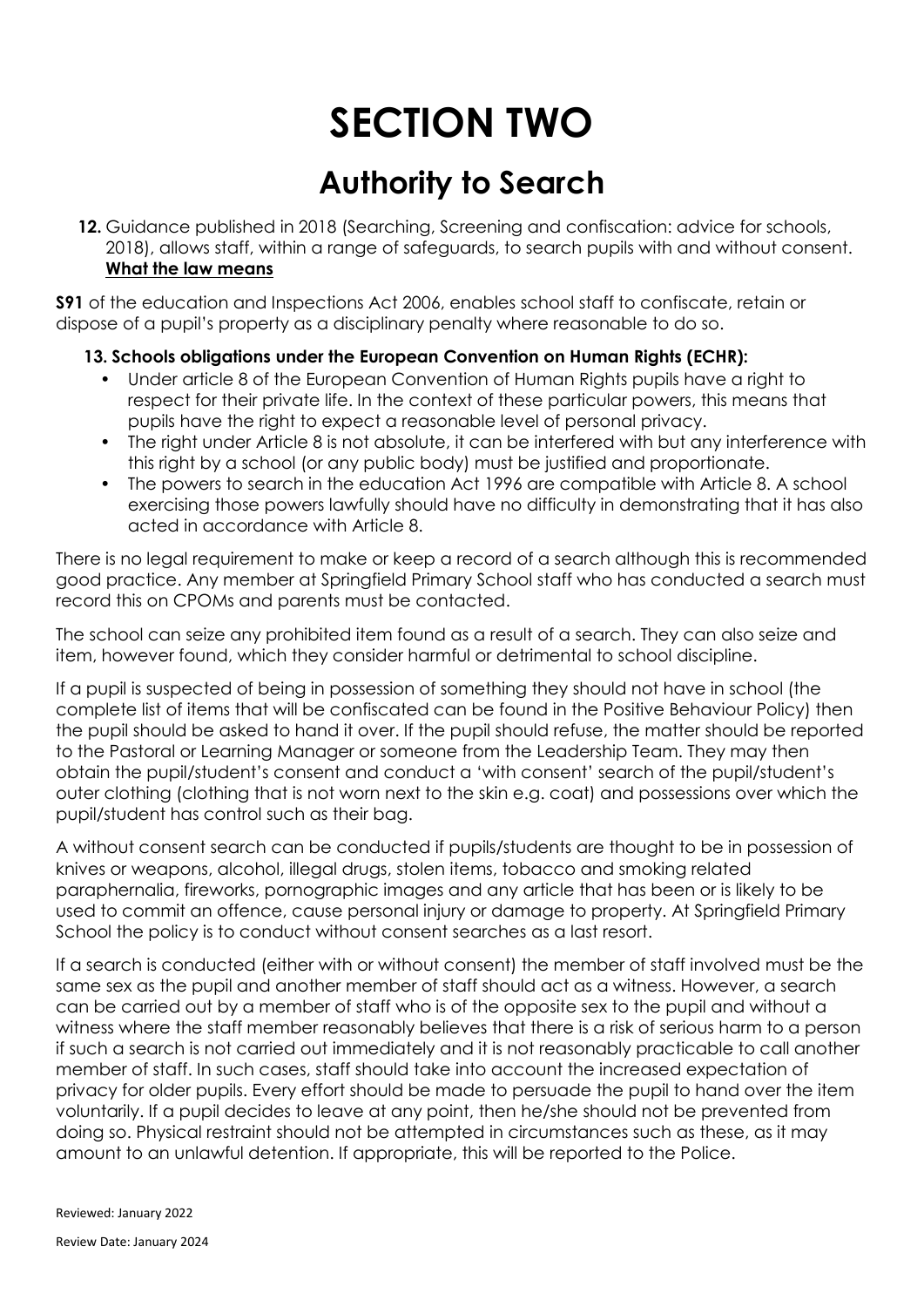In any situation where a pupil is suspected of having something illegal in his/her possession and where he/she has been asked to empty their pockets/bag/locker, parents must be contacted, regardless of whether the result was positive or negative.

Reviewed: January 2022

Review Date: January 2024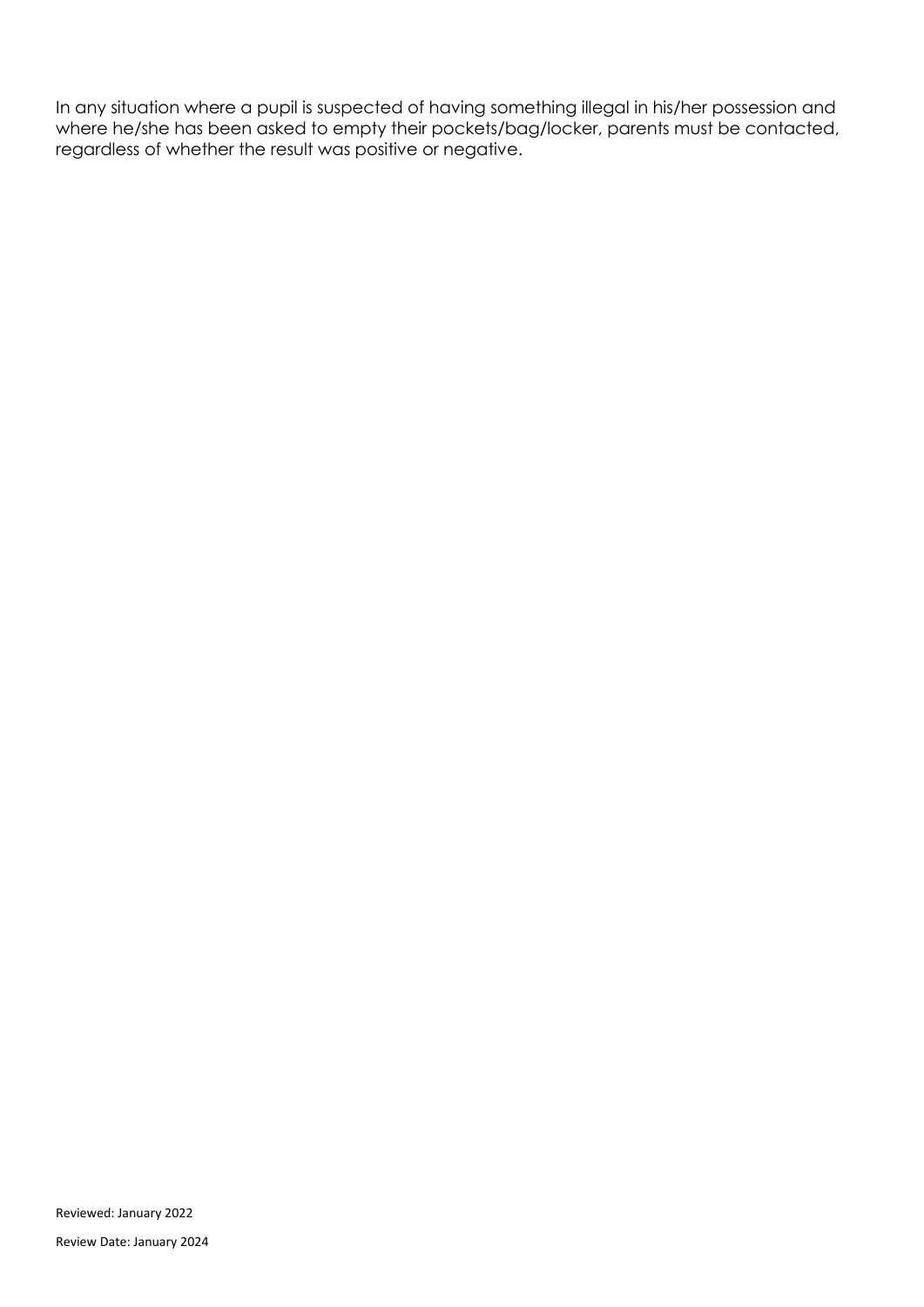# **SECTION THREE**

# **Violence and aggression to staff**

#### **14. Introduction**

The Governing Body is aware that some members of staff will on occasion be in a position where they may face verbal abuse, threatening behaviour or even be assaulted in some way. This will be distressing for themselves, their families and their colleagues. Where violence and aggression is anticipated, the school will operate systems of work that minimise risks. This policy sets out ways in which the school and its staff can help prevent such incidents and minimise their effect.

We work with a diverse range of young people and adults and it may not always be possible to foresee a particular incident. However, the overwhelming majority of situations can be anticipated in which there might be a risk to personal safety, and this document sets out the way in which these potential incidents should be managed.

When incidents do occur, it is important that managers and staff follow the reporting procedure so that relevant information from the incident can be used to adjust operational, managerial and policy practices.

#### **15. Definition of 'Violence and Aggression' in School**

The School defines the term as:

#### **'Any incident in which an employee is abused, threatened or assaulted by another person in circumstances arising out of the course of his or her employment.'**

This applies whether the member of staff is on or off duty and is irrespective of the status of the perpetrator.

# **16. Examples of behaviour classed as 'violence' or 'aggression':**

- Kicking
- Biting
- Punching
- Poking or pushing
- Spitting
- Scratching
- Head butting
- Tripping
- Actions that restrict movement
- Unwanted physical contact which results in no injury
- Use of weapons
- Use of missiles
- Extreme or repetitive verbal or written abuse which causes personal offence or distress
- Sexual, racial or other harassment
- Bullying
- Intimidation
- Damage to personal property

Other aggressive behaviour

- Shouting
- Posturing
- Gestures

Reviewed: January 2022

Review Date: January 2024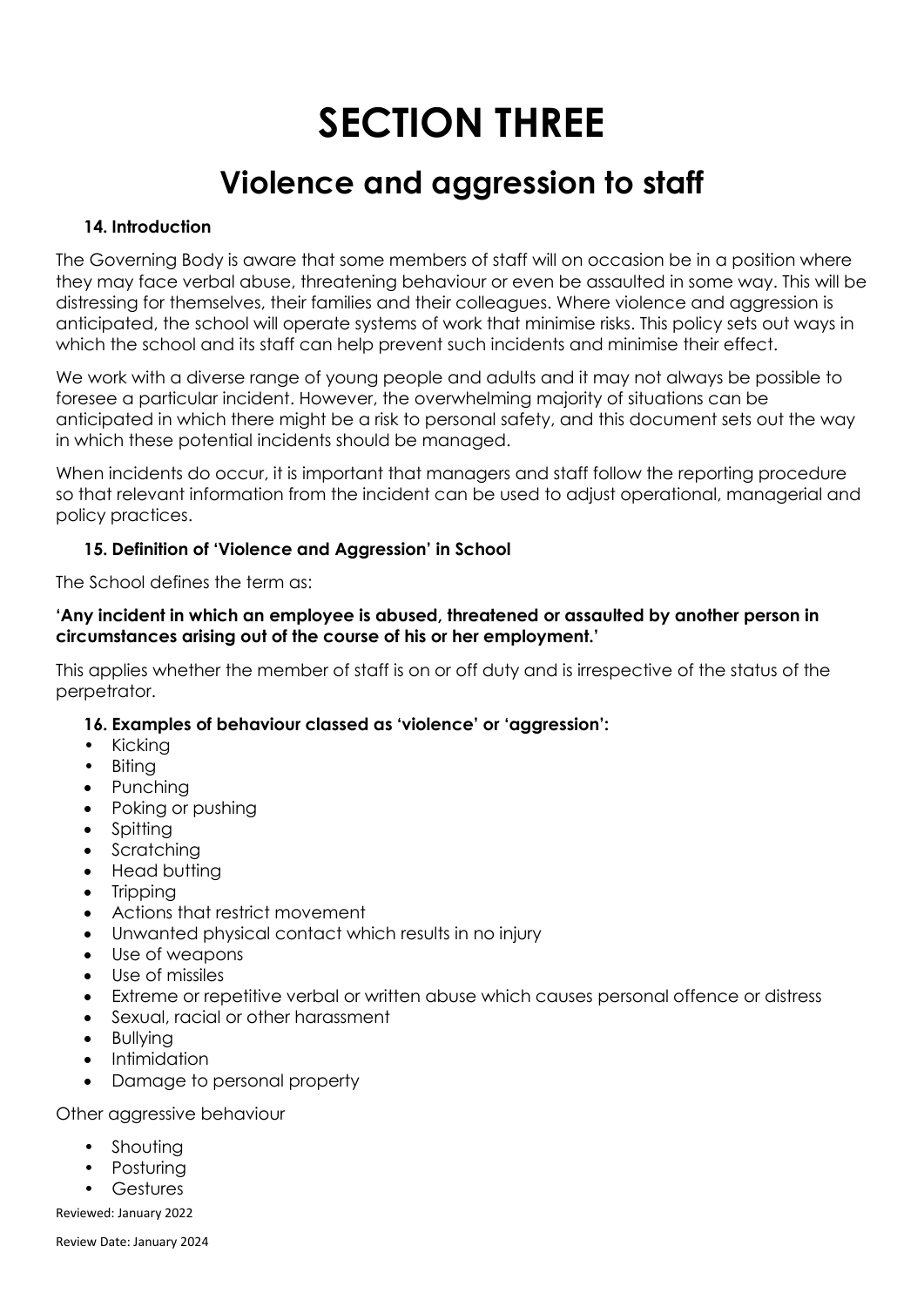- Insults
- Innuendo
- Unreasonable demands or blackmail

# **17. General Policy**

Violence and aggression are unacceptable. However, given the nature of the services we provide, it is acknowledged that some staff may, on occasion, encounter violence or aggression and therefore the school takes reasonable measures to eliminate or minimise the risks.

- Risk assessments will be undertaken for specific pupils with known difficulties.
- Staff will receive training from time to time on measures to be taken in different circumstances.
- All incidents of violence and aggression **must** be reported to a member of the Leadership Team e.g. Positive Handling and any incident requiring a member of staff to use any form of restrictive physical intervention should be reported and recorded on CPOMs.
- Following an incident of violence or aggression, support will be offered by the school.
- Staff are expected to take account of their own safety when considering their actions in intervening in any incidents of violence or aggression.

#### **18. Roles and Responsibilities**

**The Governing Body**, as the employer, is responsible for the provision of measures to safeguard its staff. It delegates the implementation of the measures provided for within this policy to the **Headteacher**.

The Headteacher and Leadership Team will:

- ensure that risk assessments are undertaken where required.
- ensure that relevant staff receive training at appropriate intervals in skills that can be used to minimise risks to personal safety.
- ensure that all staff are aware of the procedure to report incidents of violence and aggression.
- ensure that all such reports are thoroughly investigated and responded to.
- offer and provide appropriate post-incident support to staff.
- monitor the effectiveness of this policy.

#### **Individual members of staff** are responsible for:

- following working procedures and risk assessments.
- reporting likely or actual incidents of violence or aggression.
- taking due regard of their own personal safety and well-being and for withdrawing from a situation where the risk of actual or potential violence or aggression is high. An exception to this is where any formal plan (e.g. a care plan) relating to a pupil, requires an alternative, prescribed course of action to be followed.

#### **19. Risk Assessment**

Risk is defined as "the likelihood of harm". The significance of a risk depends upon the severity of the possible outcome and the number of people who may be affected. All risks will be managed before harm occurs – that is to say, by adopting a proactive approach rather than a reactive one.

These assessments are not to be confused with those made for an individual pupil, through a formal plan such as a Care Plan or a Personal Support Plan. They are different and separate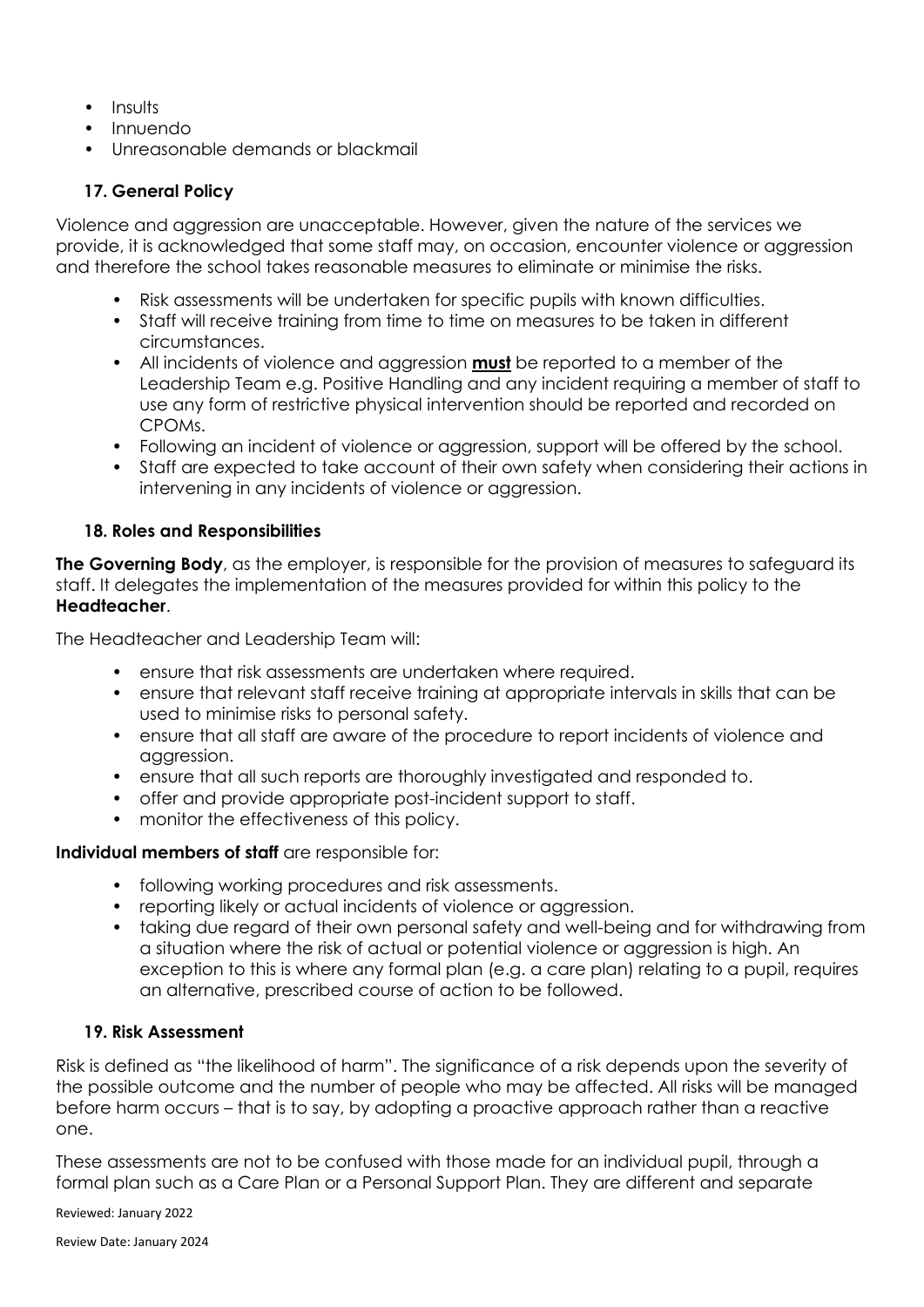because the risk of violence or aggression from a pupil or service user may extend beyond the staff who might normally be expected to have access to the agreed plan. In the case of care plans, these individual assessments will be taken into account when preparing the risk assessment.

Risk assessments will seek to establish the risk to staff after taking into account:

- information about children including the frequency and severity of any previous incidents.
- frequency and nature of the contact.
- experience and training of the staff.
- location.
- adequacy of existing precautionary measures.

The risk assessor will identify any necessary measures and ensure that identified post holders accept the responsibility to act upon them within an agreed timescale commensurate with the risk.

All significant risks will be recorded on a risk assessment form. Both assessors and managers are responsible for ensuring that the outcomes of assessments are made known to all relevant personnel.

All assessments will be reviewed at least annually but more frequently if enhanced risks are identified or whenever relevant circumstances change. Assessments will be reviewed after each incident.

#### **20. Preventative Strategies**

#### **20.1 General Security**

School procedures provide for the registration of all visitors at Reception. However, due to the nature of the site, unauthorised access is possible, and it is acknowledged that this may pose a risk to staff or pupils.

If a member of staff observes a stranger not wearing a visitor's badge, they will challenge this person immediately and alert Reception or a member of senior staff.

#### **20.2 Suitable Working Environments**

When speaking to a member of the public/parent/pupil, staff will wherever possible use rooms with an unobscured vision panel in the door.

Classroom layout is at the discretion of the individual teacher and is governed by space and teaching needs. Wherever possible staff will base themselves in a position which allows sight of all entrances and immediate access to at least one of them.

#### **20.3 Working Practices and Patterns**

If it is anticipated that a visitor or pupil may display aggressive behaviour, staff will consider whether to meet with that person alone and will prepare their responses to any violent or aggressive behaviour in advance of the meeting.

Staff will avoid working in isolation, particularly out of normal hours.

If telephone callers become abusive or threatening, staff will issue a caution along the lines of, 'if you continue to be abusive, I shall put the telephone down', and then do so if the caller persists.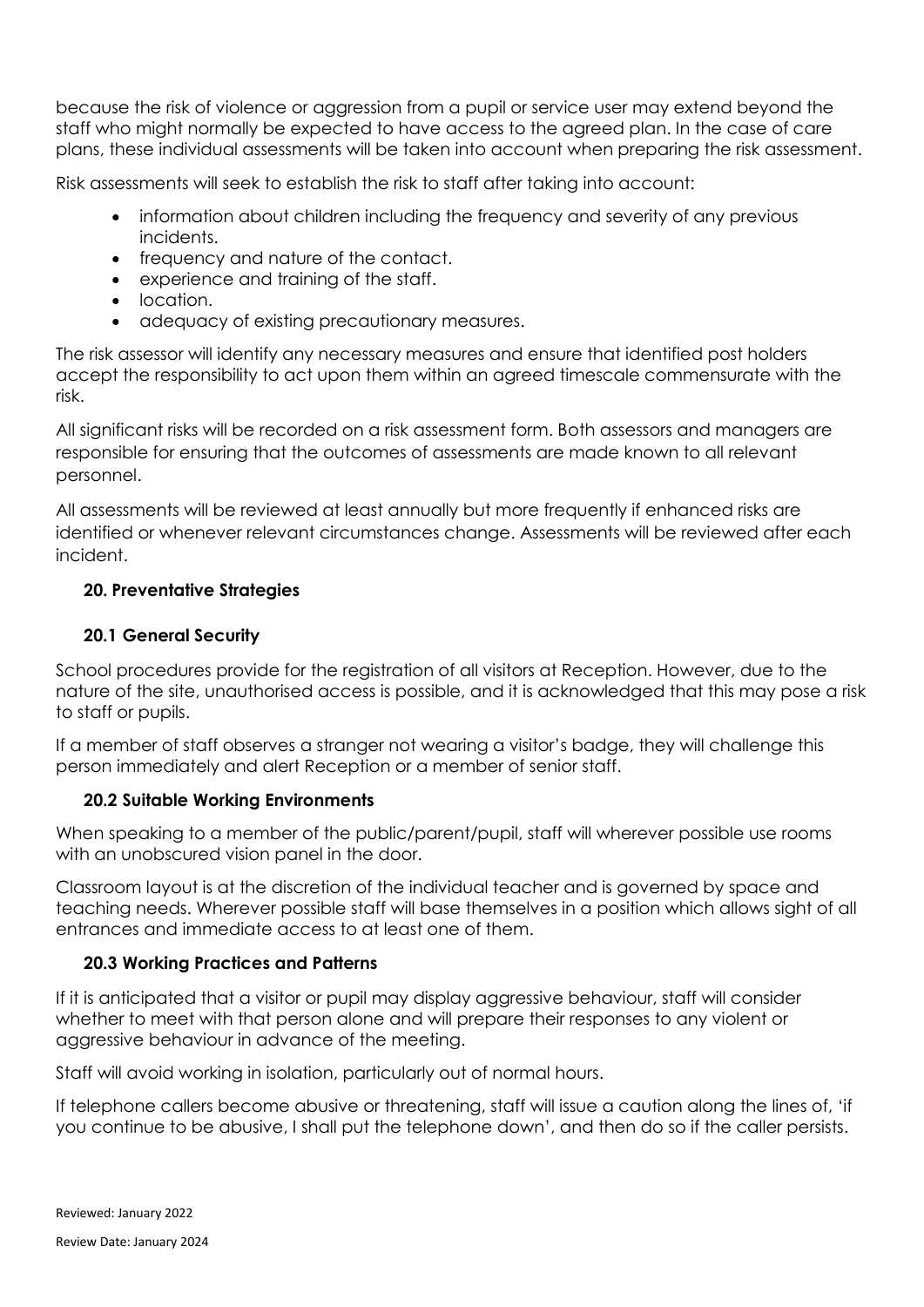### **20.4 Physical Intervention (Control and Restraint)**

As a general rule, physical interventions will only be used as a last resort when other strategies have been tried and found to be unsuccessful or when the risks of not employing an intervention outweigh the risks of using reasonable force.

There is no legal definition of 'reasonable force' so it is not possible to set out comprehensively when it is reasonable to use force, or the degree of force that may reasonably be used. It will always depend on all the circumstances of the case.

There are two relevant considerations:

- the use of force can be regarded as reasonable only if the circumstances of the particular incident warrant it. The use of any degree of force is unlawful if the particular circumstances do not warrant such use.
- the degree of force employed must be in proportion to the circumstances of the incident and the seriousness of the behaviour or the consequences it is intended to prevent. The degree of force and the duration of its application will always be the minimum needed to achieve the desired result.

It is a criminal offence to use physical force, or to act in a way that leads another person to fear the use of force (for example, by raising a fist or issuing a verbal threat), unless the circumstances give rise to a 'lawful excuse' or justification for the use of that force. Such justification may be to prevent an injury to oneself or to others or to prevent serious damage to property. In these circumstances, a reasonable amount of force may be used. Staff are aware that the use of unjustified and excessive force might be an offence.

All instances of physical intervention will be reported to a senior member of staff and recorded on CPOMs.

#### **20.5 Self Defence**

Leaving or getting away is often the best defence using any pretext that may work but individuals do have the legal right to defend themselves, or others, if attacked. The amount and degree of defensive force used must be proportional to the level of risk being faced. This will depend upon the circumstances. You do not have to be hit first if you are in fear of being injured.

#### **20.6Positive Behaviour Policy**

Staff will refer to the School's Positive Behaviour Policy which outlines the school's expectations of pupils and includes a Code of Conduct, as well as providing advice on creating a positive climate for learning and information on School rewards and sanctions.

#### **20.7 Lone Working**

There will be occasions when members of staff will be working alone in their particular area of the School, particularly outside of normal school hours/term time.

The risk of violence and aggression towards staff increases in a lone working situation. Staff will take care not to make an appointment to see a visitor who is not previously known to them at a time when they will be alone in an area of the school.

If possible, they will cancel or re-schedule the appointment, re-arrange the venue or arrange for an additional member of staff to be present.

#### **21. Responsive Measures**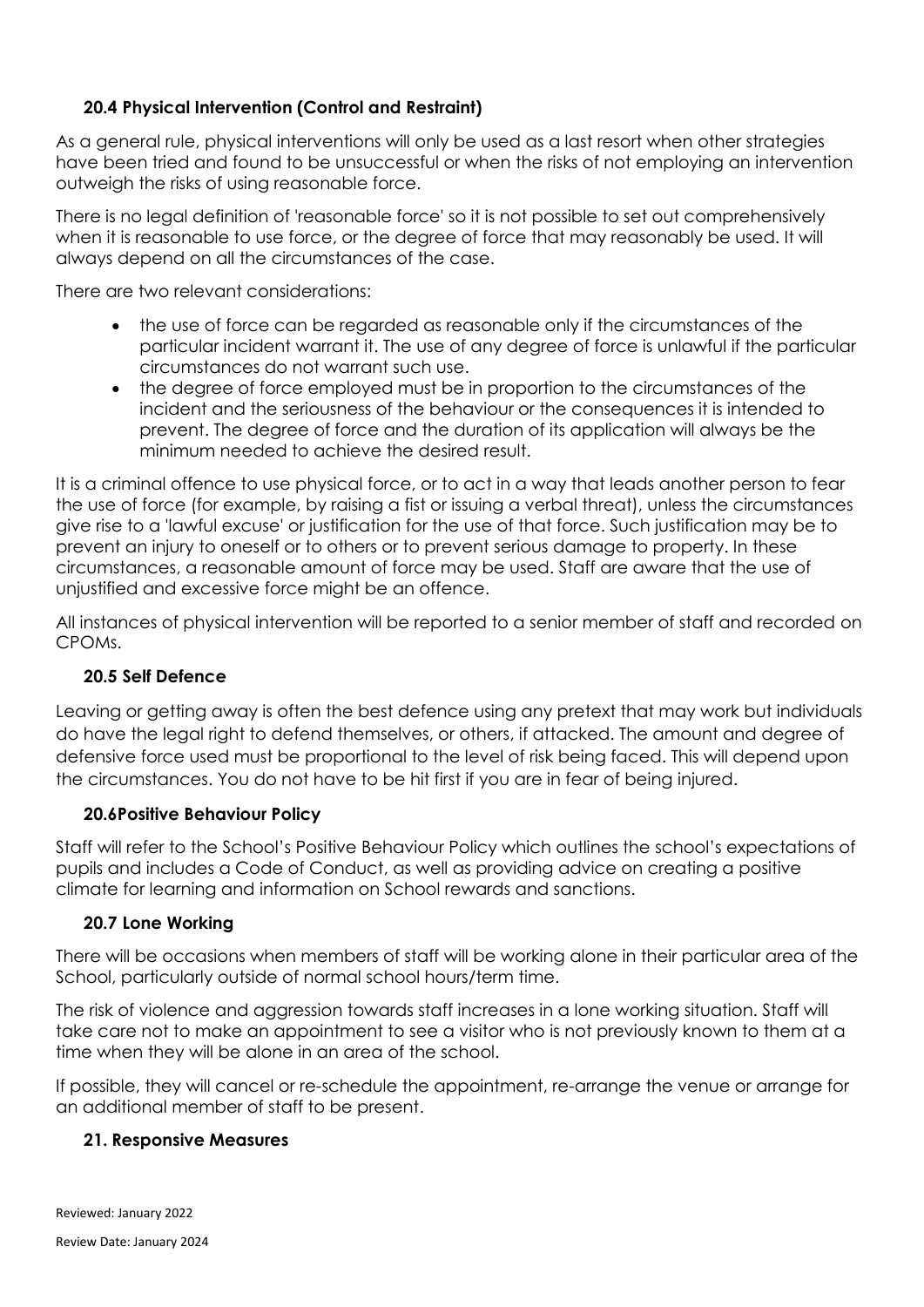# **21.1 Short-term Debriefing**

The nature and level of action following an incident will depend on the circumstances of each case. Some 'minor' instances may not require any action, but it is important that no incident is dismissed as being too trivial to deal with without first exploring the effect of it with the member of staff involved.

Immediately after an incident, the line manager or Medical Officer will ensure that all necessary first aid or medical treatment is arranged.

It is probable that the victim will want to talk about the incident but may be feeling distressed or guilty. It is important that sensitive support is given at this point. Line Managers will be aware that other colleagues are likely to be seen as primary emotional supports and this may require some flexibility about the normal work routine continuing. Further opportunities to talk about the incident will be provided after a period for reflection.

All parties involved in the incident will write down their thoughts and recollection of the incident as soon as they feel able to. The staff member will be offered counselling and reminded that a trade union or professional association representative may be present at any meeting where a discussion of the incident takes place.

All incidents will be formally acknowledged, verbally and/or in writing.

The Headteacher and other managers will review risk assessments and care and support programmes in the light of any incident. This will include the sharing of information to ensure that all staff are made aware of risks as appropriate.

# **21.2 Longer-term Debriefing**

Victims of violence or aggression may need time to come to terms with the implications of the incident.

The Headteacher, Leadership Team and Line Manager will be alert to the possibility that the member of staff is underestimating his or her own needs.

Other staff who witnessed the incident or are likely to come into contact with the aggressor will be given information about the incident and its implications.

Any staff development needs that are highlighted by the incident will be addressed.

If a member of staff is absent from work for a lengthy period following the incident, a referral will be made to an Occupational Health Adviser in accordance with the School's Sickness and Ill Health Absence Management Policy.

# **21.3 Counselling**

Counselling will be offered where it is deemed appropriate by the Leadership Team and/or Human Resources.

# **21.4 Change of Duties**

The staff member and Headteacher/Line Manager should agree any need to alter work duties as a result of the incident. This will be done such that the member of staff is not put under duress or made to feel guilty.

# **21.5 Involvement of the Police**

Reviewed: January 2022 The police will usually be informed of all incidents where a member of staff has been assaulted. In some circumstances the member of staff may not wish the police to be involved. However, the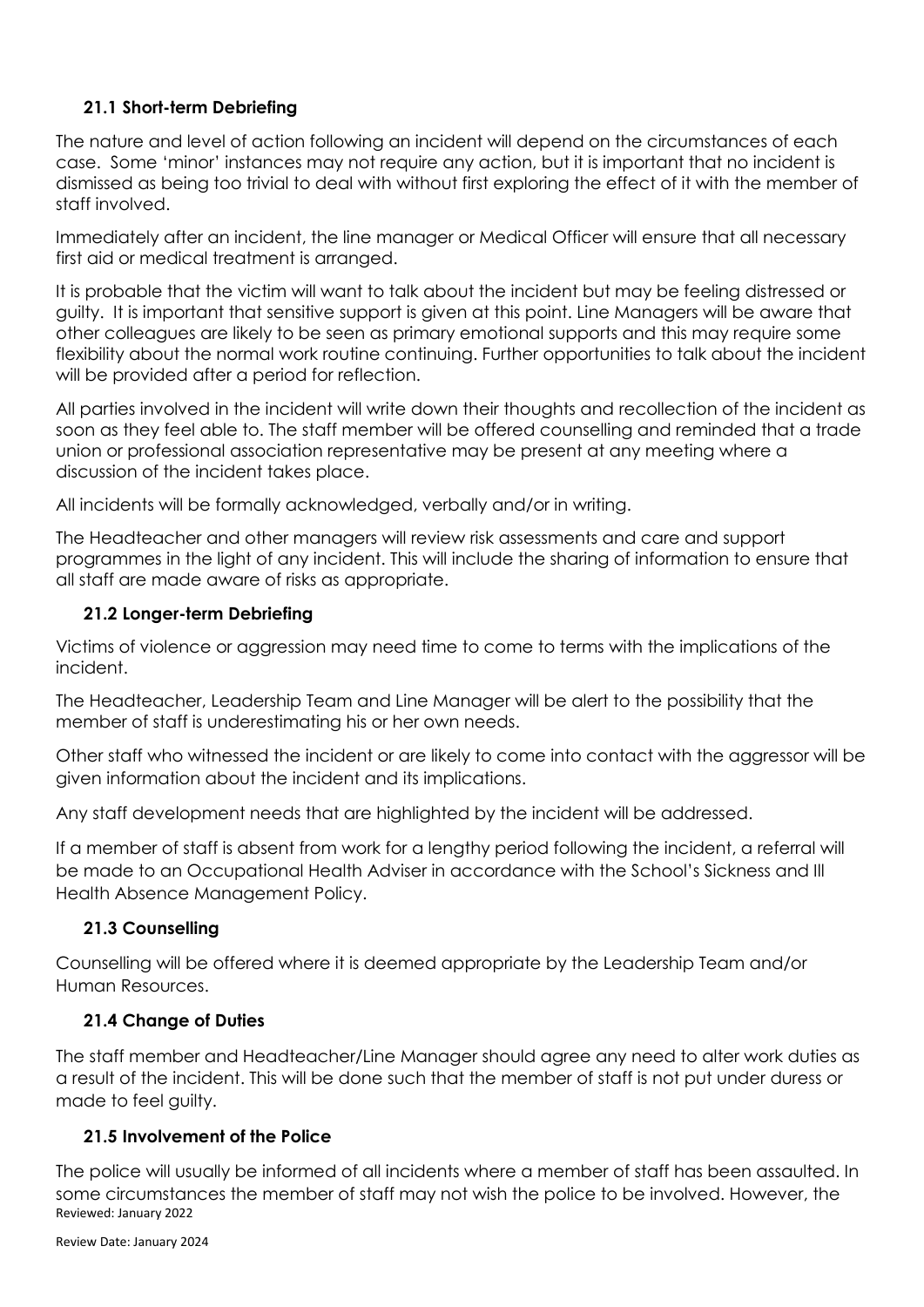Headteacher has the final decision and may judge that the wider protection of the community requires that a report be made to the police, notwithstanding the wishes of the individual.

If, during the course of the incident, a child is assaulted or abused, this will be reported in accordance with current statutory regulations.

# **21.6 Employers Liability**

A member of staff who believes that they have suffered harm as a result of a work-related incident may seek independent advice as to any civil claim they may have. The School's Employers Liability insurance will apply where legal liability is established against the school or any other employee.

Employees may also contact the Criminal Injuries Compensation Board. Details can be found at www.cica.gov.uk. In order to pursue a claim, the incident must be reported to the police within 24 hours and to the Board within two years.

# **21.7 Legal Advice and Support**

# *If an employee is the victim*

If an employee is a victim of an assault in School which gives rise to criminal proceedings, the school's solicitors will provide support in terms of advising on the criminal process. However, this will not extend to bringing a civil action for damages, save to the extent that this is necessary in order to secure an injunction to prevent further assaults or harassment. If an injunction is to be sought against the perpetrator, the school's solicitors will advise on each case as to whether the circumstances justify such an application or whether alternative action may be more suitable.

# *If an employee is alleged to have committed an offence*

Where an employee is the subject of a criminal investigation as a result of allegations made by one of the school's clients, the school cannot provide legal advice or representation to that individual. This is so, even where it appears that the employee has followed the school's procedures.

If the police decide to take action against a member of staff, then the school will be as supportive as the merits of the case allow. However, the School is also unable to provide financial assistance to an employee to seek his or her own legal advice and representation from another source. Nor can it reimburse an employee's legal costs in the event of a prosecution not proceeding or ending in an acquittal.

In light of these two paragraphs, it is strongly recommended that staff consider membership of an appropriate Professional Association. Alternatively, staff may want to consider the possibility of taking out private insurance cover for such eventualities.

# *If a third-party claims compensation*

Where an employee is the subject of civil proceedings arising from an incident in which a third party alleges injury, the matter will be dealt with under the school's insurance arrangements, thus protecting individual employees. The only circumstances where employees may find themselves outside the protection of the school's insurance are where criminal acts have been committed or where theindividual is negligent.

# **21.8 Exclusion of Pupils**

Guidance on the exclusion of pupils has been provided by Statutory guidance for those with legal responsibilities in relation to exclusion 2017.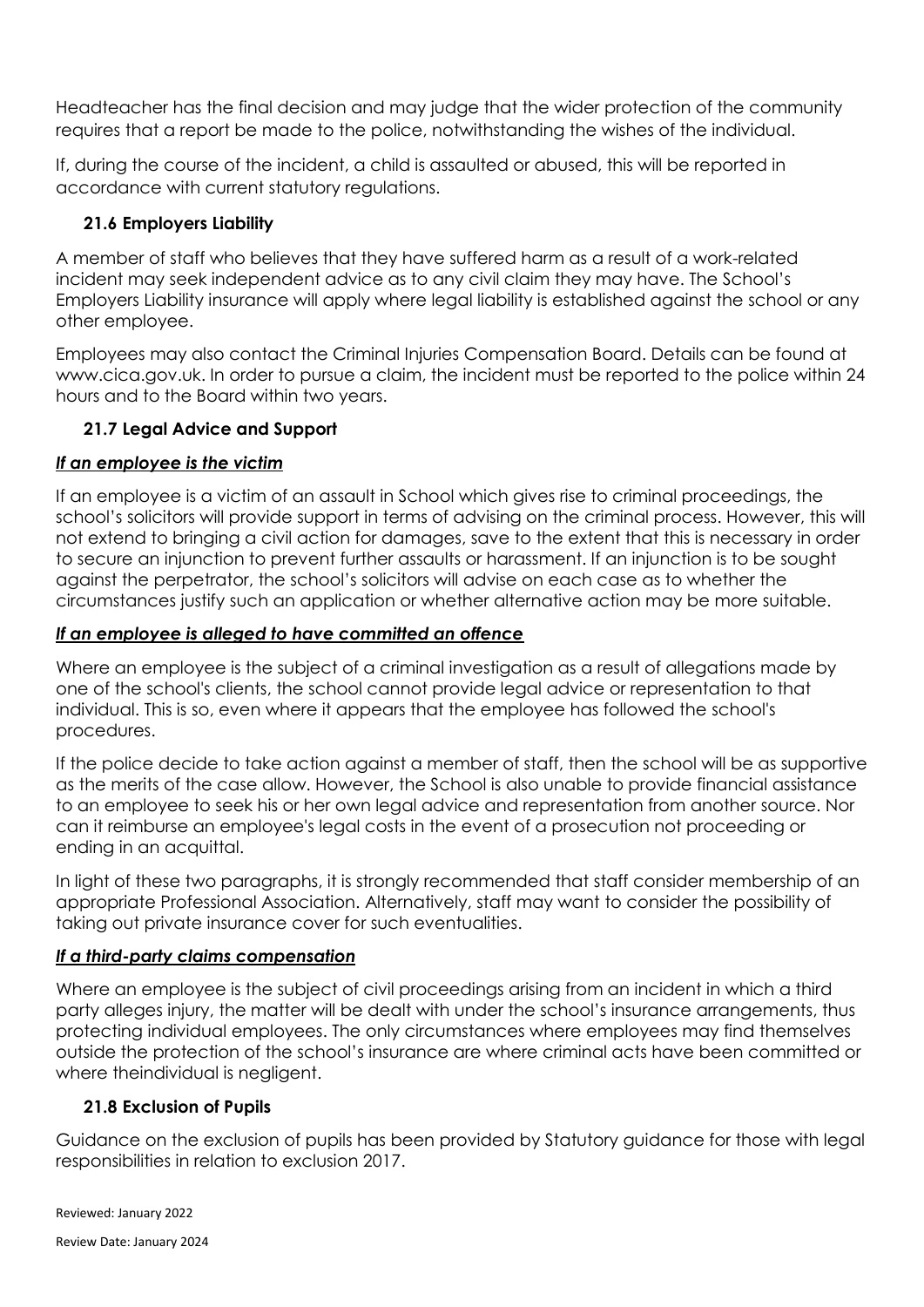Only the Headteacher of a school can exclude a pupil and this must be on disciplinary grounds. A pupil may be excluded for one or more fixed periods (up to a maximum of 45 school days in a single academic year), or permanently. Please refer to the Positive Behaviour Policy regarding the school's approach to permanent exclusion.

# **21.9 Warning Letters**

The school's solicitors will, at the request of the Headteacher and subject to satisfactory evidence, issue a warning letter to any adult who has committed a serious act of violent, abusive or aggressive behaviour.

# **22. Reporting Procedures**

Only by reporting incidents can working practices and procedures be adjusted to provide as much protection for staff as is possible. The cumulative effect of several minor incidents can be just as harmful as that from those of a more serious nature.

The reporting process has two elements:

- The School's Accident Report Forms are kept by the Medical Officer and are used to record all incidents and accidents.
- Any incidents resulting in major injury to staff or that cause staff to be off work for three days or more must be reported under the RIDDOR Regulations 1995.
- Any incident which results in a member of the public being taken directly to hospital from the premises must also be reported. Managers should contact the HSE Incident Contact Centre on 0845 300 9923 to report the incident.
- For incidents that are more serious, staff complete an on-line Accident/Incident Report with a copy being retained at the school.
- Any incident requiring a member of staff to use any form of restrictive physical intervention should be recorded on CPOMs.

The Headteacher and Leadership Team, via the Health and Safety Committee, will use these reports to identify measures that can reduce the likelihood of any recurrence as well as spotting regular or repeated perpetrators and victims. All reports will also be monitored by the Committee and regular cumulative reports will be compiled to identify trends and areas for further action.

If a major injury is attributable to an act of violence in a work-related incident, then the incident will be reported to the Health and Safety Executive immediately. Any injury which results in an absence of more than 3 days from normal work duties must also be reported to the HSE.

# **23. Further Support and Advice**

Support and advice in respect of violence to staff is available from any member of the Leadership Team who will be able to refer a member of staff for more specialist support where appropriate.

The school still liaises with the Local Authority regarding Health and Safety advice and such advice can be accessed by the Headteacher in the first instance.

Some other useful contacts are:

Health and Safety Executive Department for Education

The Pithay Castle View House

Bristol, BS1 2ND East Lane

Tel: 0117 988 6000 Runcorn

Reviewed: January 2022

Review Date: January 2024